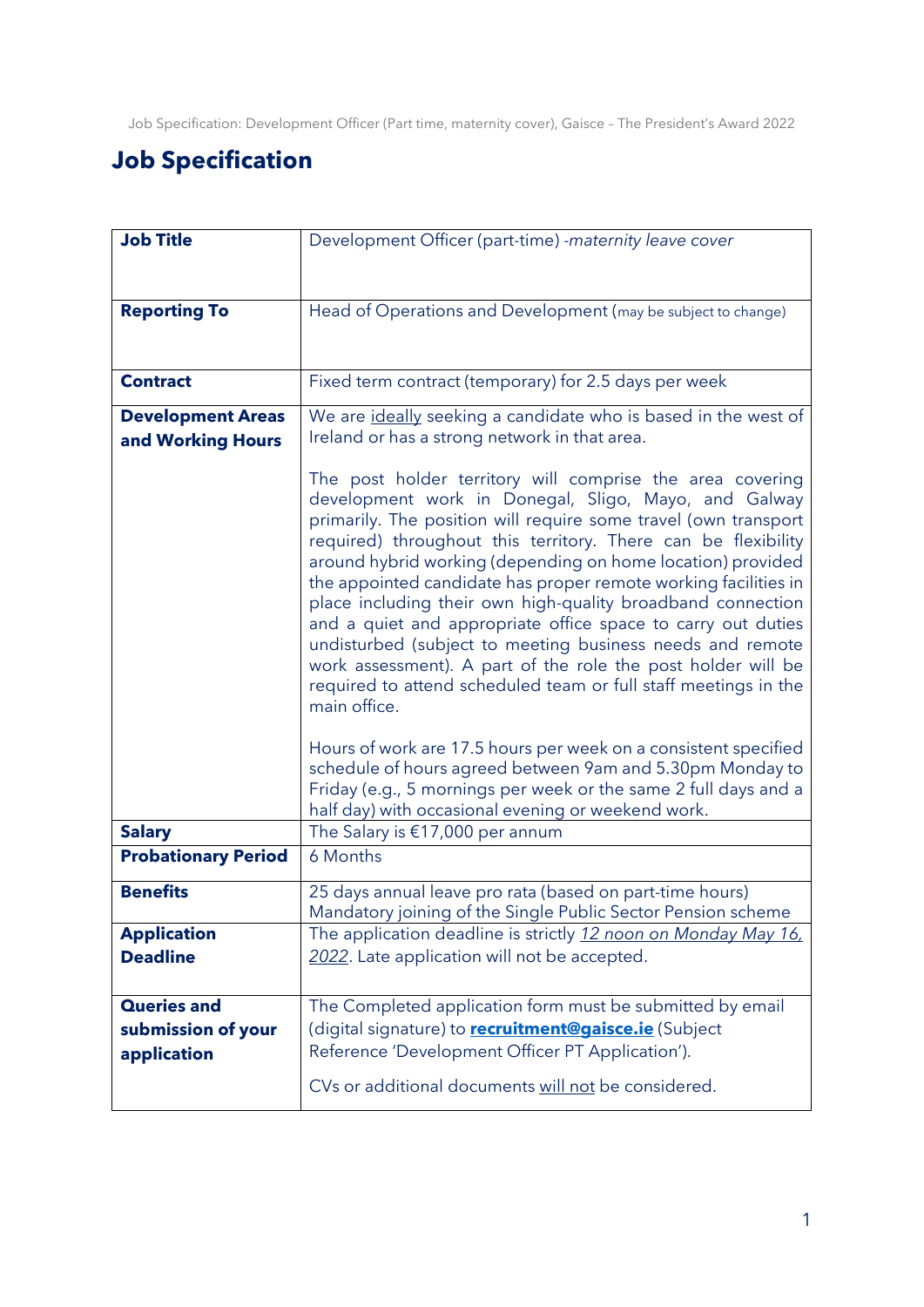## **About Gaisce**

Gaisce –The President's Award is a self-development programme for young people which enhances confidence and wellbeing through participation in personal, physical and community challenges.

To date, more than a quarter of a million young people across Ireland have achieved their Gaisce Award. More than 20,000 young people register with us to pursue their own Gaisce Award journey annually.

Gaisce is a direct challenge from the President of Ireland to all young people aged 14-25 to dream big and realise their potential.

Gaisce Awards are non-competitive and self-directed: participants are encouraged to choose their own activities and goals with the support of their President's Award Leader (PAL).

There are more than 1,200 active PALs across Ireland, working or volunteering in a variety of Gaisce Award Partners (GAPs i.e., organisations that deliver the Gaisce programme). GAPs include schools and third level institutions, youth services, community organisations, sports clubs, private enterprises, as well as the prison and probation service.

There are three levels of Gaisce Award - Bronze, Silver, and Gold.

### **Operations and Development Team**

The post holder will report to the Head of Operations and Development (subject to change) and will work primarily with staff on the Operations and Development team liaising on a day-to-day basis with a Team Leader. This team supports the delivery of the Gaisce programme, liaising and engaging with President's Award Leaders (PALs), Gaisce Award Partners (GAPs), Gaisce participants and programme delivery partners. The team supports the delivery of Gaisce in schools, colleges, second chance education, adult education, disability groups, youth services, business, young people in youth justice programmes and many more. The team leads on several access and diversity projects supporting Global Citizenship, the Award in custody, LGBTIQA youth and young migrants. This team also delivers PAL training and other bespoke training, events and information sessions for PALs and participants.

Whilst each member of the team has well-defined core responsibilities, the team is very close knit, and we work collaboratively to ensure the overall successful achievement of Gaisce's Strategic Plan and shared goals. In practice, this will mean the post holder connecting and collaborating with other members of the wider Gaisce team in carrying out some of their functions.

Wellbeing is also especially important to us in Gaisce, so we plan fun staff away days to see how we are doing, coffee mornings for non-work chats, and other relevant sessions to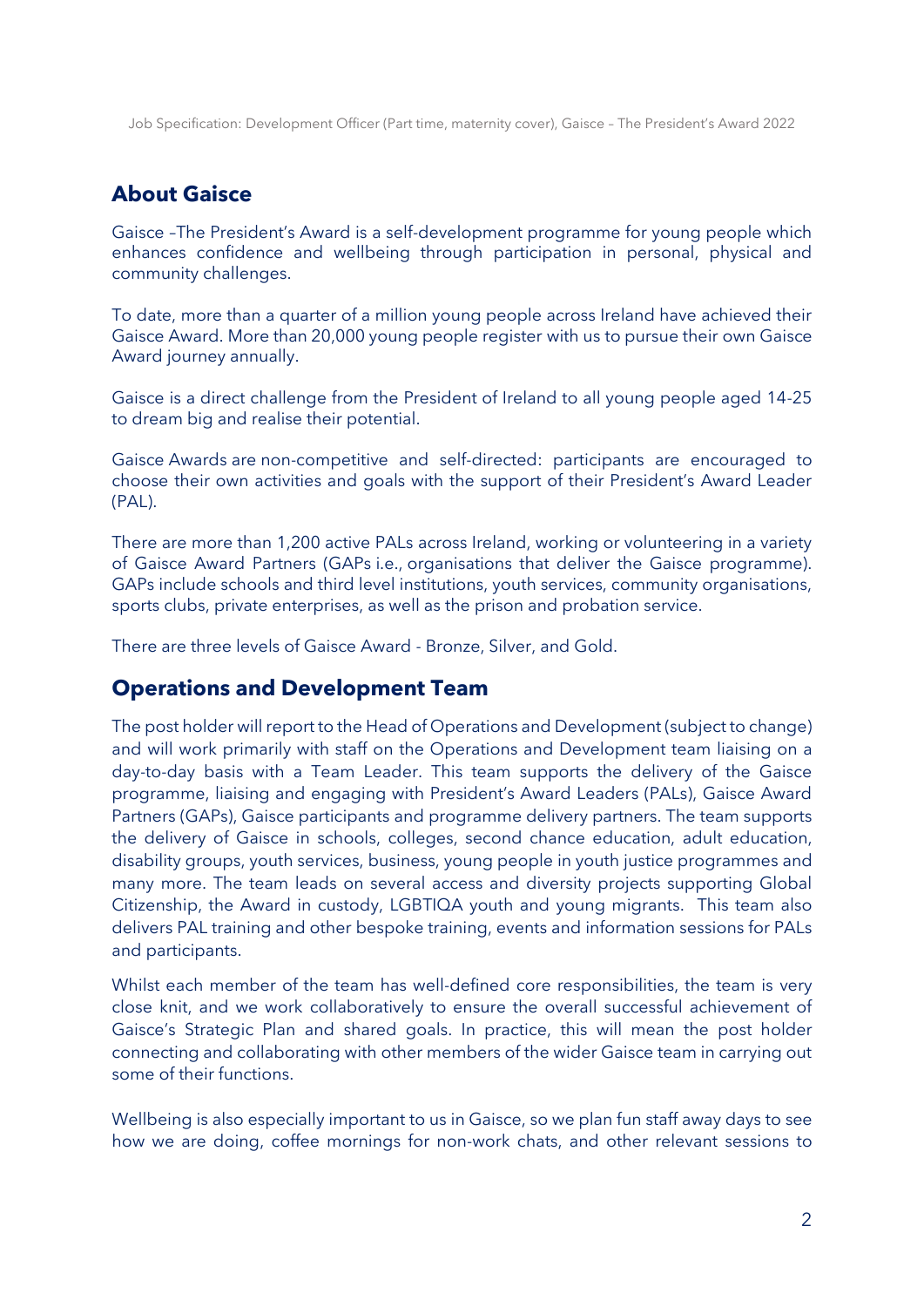support each other. Professional Development for staff is also a priority within the means of the organisation.

Everything we do is driven by our core values: Empowerment, Inclusion and Equality, Respect, and Excellence. We are committed to ensuring these core values are embedded across all areas of our work, and in our practice and processes. We treat all job applications equally, regardless of age, disability, gender identity or gender expression, race, ethnicity, religion/belief system, socio-economic background, or sexual orientation.

### **Overview of the role of the Development Officer (Job Description)**

### **The Candidate**

Gaisce is seeking an enthusiastic, initiative-taking, and committed part-time Development Officer based in the west of Ireland to join our team and increase accessibility to the Gaisce Award programme. The ideal candidate will have an in developing the reach of the Gaisce programme and enjoy the opportunity to engage with and encourage organisations to sign up new Gaisce participants. With proven experience in development positions and highly effective interpersonal and networking skills, the candidate will have the ability to successfully promote and recruit new President's Award Leaders to support young people participating in the Gaisce Awards in schools, further education, youth groups and services, community groups and other organisations supporting young people aged 13 to 25 years old. The ideal candidate is an enthusiastic self-starter who can collaborate with colleagues and will be able to identify areas for development for the Gaisce Awards. We are seeking a candidate with a minimum of 3 years' relevant expertise who can demonstrate strong accountability, leadership, and the ability to deliver upon development goals.

### **Principal Responsibilities of the Development Officer**

Main Duties and Responsibilities

Working primarily within a given special project, geographic and/or sectoral area, which can be subject to amendment, the core duties and responsibilities are:

- Develop and grow the reach of the Gaisce programme by supporting current PALs in Gaisce Award Partners (schools, youth organisations, community organisations etc.,) delivering Gaisce.
- Explore the potential of Gaisce in your areas and develop and activate new Gaisce Award Partners.
- Support newly trained and current PALs and reengage non-active PALs.
- Be the point of contact for Gaisce Award Partners and PALs within an assigned area.
- Complete general duties in relation to PAL/ GAP management, recruitment activities and other supports.
- Identify trends and priorities supporting the needs of Gaisce Award Partners and PALs.
- Development and deliver progression opportunities from Bronze Award to Silver Award to Gold Award.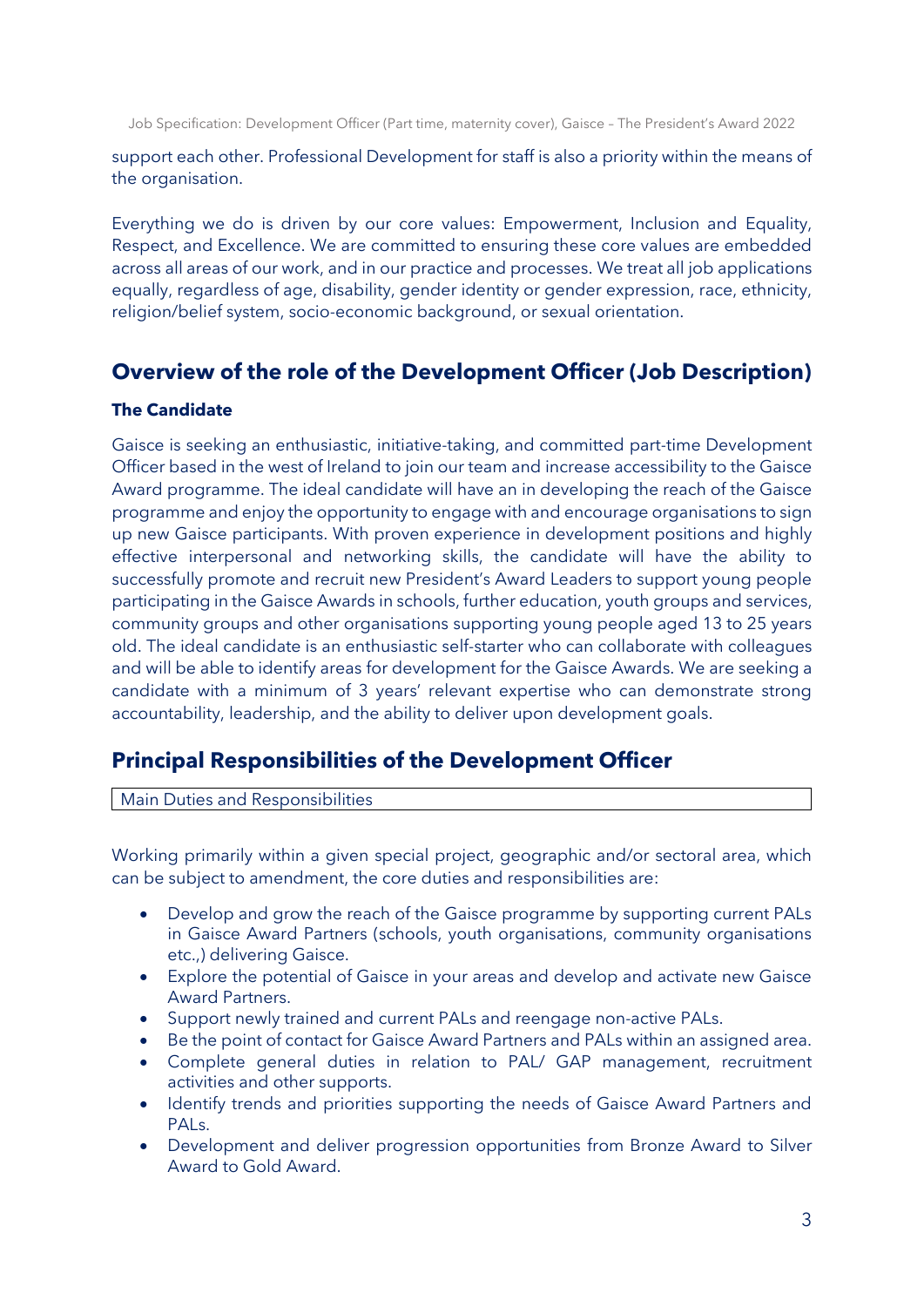- Work closely with the Operations Team to ensure broader support for all Gaisce Award Partners and PALs.
- Maintain, support and update CRM/On-line Systems for all aspects of development work.
- Deliver on annual development work targets.
- Provide regular reports and updates including stats and analysis on annual targets to your Line Manager.
- Prepare and report on your annual work plan as directed by your Line Manager and in accordance with the overall strategy and organisations work plan.
- Support special projects within your plan work plan, as assigned.
- Promote and present on the Gaisce programme to third parties including the delivery and/or the support of PAL training.
- Manage and support volunteers.
- Support Gaisce events, training, and ceremonies.
- Undertake other duties as may be reasonably required from time to time, commensurate with the nature of the post.
- Act in the best interest of Gaisce and in line with the values, vision, and mission of the organisation.

### **Qualifications, Skills and Experience**

#### Essential:

- Professional qualification or relevant degree (note: candidates with exceptional relevant work experience may also be considered in lieu of degree qualifications).
- A minimum of 3 years' relevant work experience in similar position.
- Previous experience and a good working knowledge and understanding of organisations engaging young people aged 13 to 25 years old in the education, youth, voluntary and community sectors.
- Full Irish driver's licence and ownership/access to a car as the position requires regular travel
- Demonstrate network of contacts and knowledge of key stakeholders within relevant organisations required for this role, particularly the counties outlined above for the west of Ireland.
- Strong people skills, including ability to liaise with a wide range of contacts and build and maintain sustainable effective working relationships both inside and outside the organisation.
- Excellent organisational, planning and report writing skills (in English)
- Strong IT skills e.g., Salesforce, Microsoft word, Microsoft excel, Microsoft Teams PowerPoint, Zoom and other communications and work management software.
- Ability to manage several workflows simultaneously, work autonomously, take initiative, and work proactively
- Strong presentation skills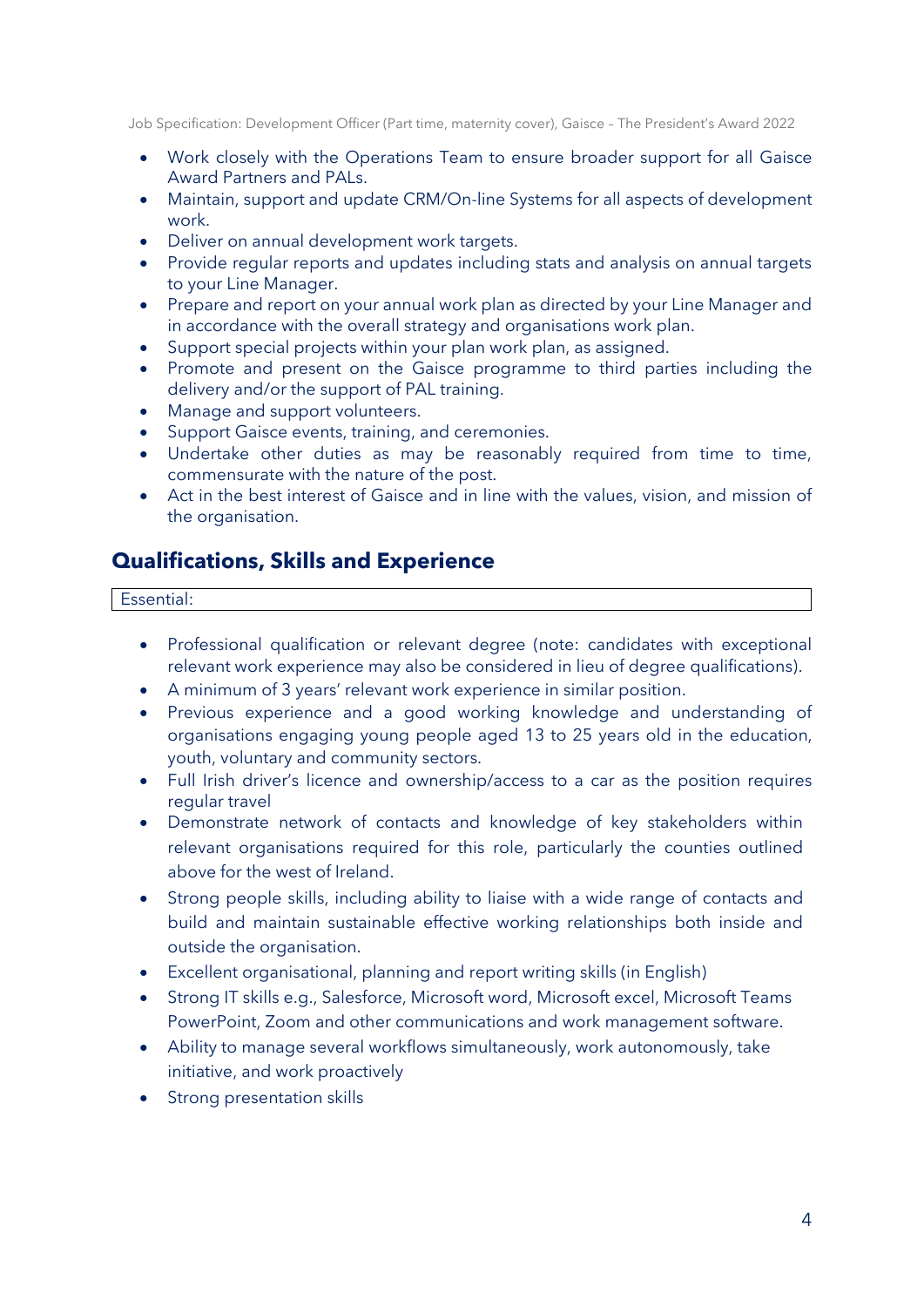#### Desirable:

- Familiarity with the Gaisce programme.
- Good reporting and written skills
- Experience of facilitation, training, or event management both online and in person
- Train the trainer qualification
- Fluency in the Irish Language
- Outdoor education

### **Personal Attributes (Essential)**

- Commitment to empowering young people to fulfil their potential
- Self-starter and proactive
- Works well within a team
- Motivated and creative
- Positive outlook and solution focused
- Flexible and able to adapt to new directives
- Effective time management skills

### **Gaisce's Core Competency Framework**

Gaisce has identified six key abilities required across the organisation to ensure the organisation can deliver and excel. These are:

- Communication
- Personal & Professional Development
- Planning, Scheduling and Delivery
- Problem Solving
- Relationship Building
- Teamwork

# **How to Apply**

Applications can only be accepted via email. Therefore, please send your completed and signed application form, by email (digital signature) to [recruitment@gaisce.ie](mailto:recruitment@gaisce.ie) (Subject Reference 'Development Officer PT Application'). **CVs or additional documents will not be considered.**

The closing date and time for applications is strictly by **12 noon Monday May 16, 2022.** Late applications will not be accepted.